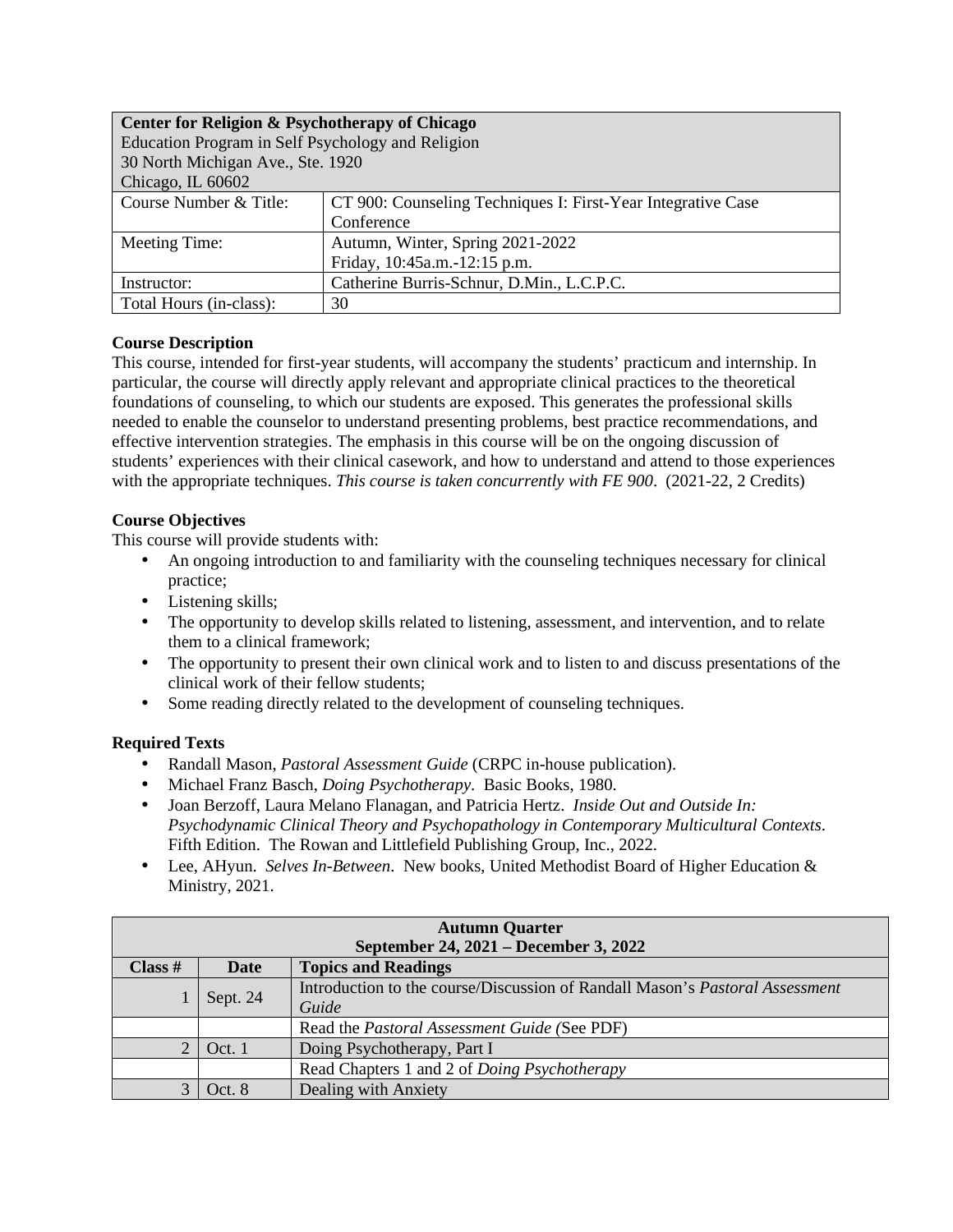|         | Read Chapter 16 of <i>Inside Out and Outside In</i>                        |
|---------|----------------------------------------------------------------------------|
| Oct.8   | Trauma in the Clinical Room                                                |
|         | Read Chapter 17 of <i>Inside Out and Outside In</i>                        |
| Oct. 22 | Role play of the First Two Clinical Sessions and Class Discussion          |
|         | Review previous chapters of Basch and the <i>Pastoral Assessment Guide</i> |

| 6                                                              | Oct. 29   | <b>Understanding Theoretical Frameworks</b>                         |
|----------------------------------------------------------------|-----------|---------------------------------------------------------------------|
|                                                                |           | Read Chapter 6 of Inside Out and Outside In                         |
| 7                                                              | Nov. $5$  | Working With Clients Who May Harm Themselves                        |
|                                                                |           | Read Chapter 8 of ACA Ethical Standards, Seventh Edition (See PDF)  |
| 8                                                              | Nov. $12$ | Anxiety, Trauma, and Suicidal Ideation                              |
|                                                                |           | Clinical Vignettes and Class Discussion                             |
| 9                                                              | Nov. 19   | Subjective Experience and Selfobject                                |
|                                                                |           | Read Introduction, Chapter 1, and Chapter 2 of Selves In-Between    |
|                                                                | Nov. 26   | <b>No Class – Thanksgiving Break</b>                                |
|                                                                |           |                                                                     |
| 10                                                             | Dec. $3$  | Role Play of the First Two Clinical Sessions                        |
|                                                                |           | Review previous chapters of Basch and the Pastoral Assessment Guide |
| $W_{\text{inter}}$ Ducale: December 4, 2021 - Lennews 12, 2022 |           |                                                                     |

Winter Break: December 4, 2021 – January 13, 2022

| <b>Winter Quarter</b>                    |         |                                                                                                    |
|------------------------------------------|---------|----------------------------------------------------------------------------------------------------|
| <b>January 14, 2022 – March 18, 2022</b> |         |                                                                                                    |
| Class #                                  | Date    | <b>Topics and Readings</b>                                                                         |
| 11                                       | Jan. 14 | "African American Lesbian and Bisexual Women," Beverly Greene                                      |
|                                          |         | Discussion of "African American Lesbian and Bisexual Women," (See PDF)                             |
| 12                                       | Jan. 21 | <b>Case Presentation and Class Discussion</b>                                                      |
|                                          |         | Case Presentation will be provided                                                                 |
| 13                                       | Jan. 28 | Basic Assumptions and Training Implications of a Theory of Multicultural<br>Counseling and Therapy |
|                                          |         | Read Chapters 2 and 3 of A Theory of Multicultural Counseling and Therapy (See<br>PDF)             |
| 14                                       | Feb. 4  | <b>Case Presentation and Class Discussion</b>                                                      |
|                                          |         | Student will send copies of the Case Presentation                                                  |
| 15                                       | Feb. 11 | <b>Case Presentation and Class Discussion</b>                                                      |
|                                          |         | Student will send copies of the Case Presentation                                                  |
| 16                                       | Feb. 18 | Doing Psychotherapy, Part II                                                                       |
|                                          |         | Read Chapter 3 of Doing Psychotherapy                                                              |
| 17                                       | Feb. 25 | <b>Case Presentation and Class Discussion</b>                                                      |
|                                          |         | Student will send copies of the Case Presentation                                                  |
| 18                                       | Mar. 4  | Cultural Experience of Idealization                                                                |
|                                          |         | Read Chapter 3 of Selves In-Between                                                                |
| 19                                       | Mar. 11 | <b>Case Presentation and Class Discussion</b>                                                      |
|                                          |         | Student will send copies of the Case Presentation                                                  |
| 20                                       | Mar. 18 | Case presentation and class discussion                                                             |
|                                          |         | Students will send copies of the Case Presentation                                                 |

Spring Break: March 20, 2022 – March 31, 2022